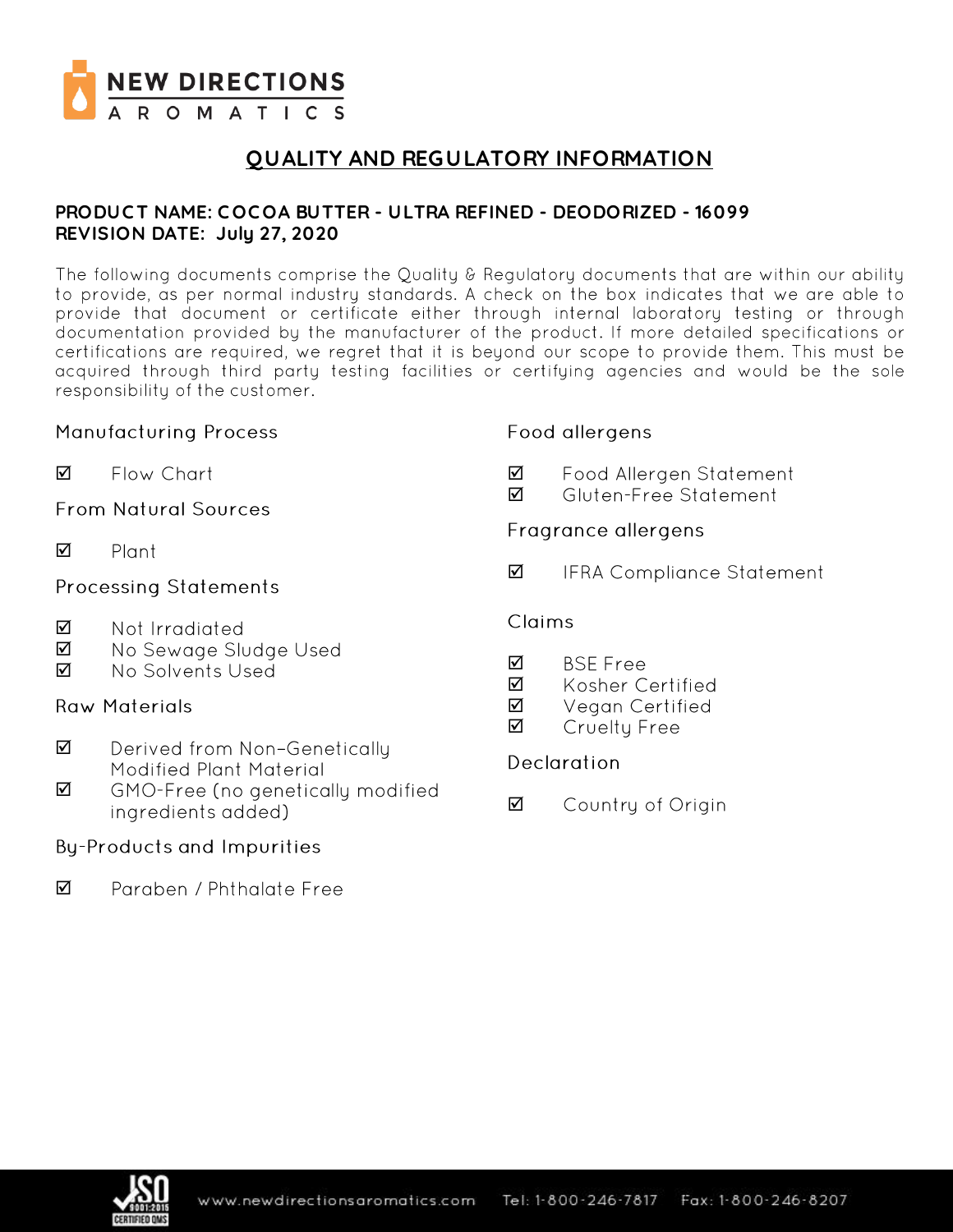

## **FLOW C HART**

### **PRODUC T NAME: C OC OA BUTTER - ULTRA REFINED - DEODORIZED - 16099**



#### **Disclaimer & Caution**

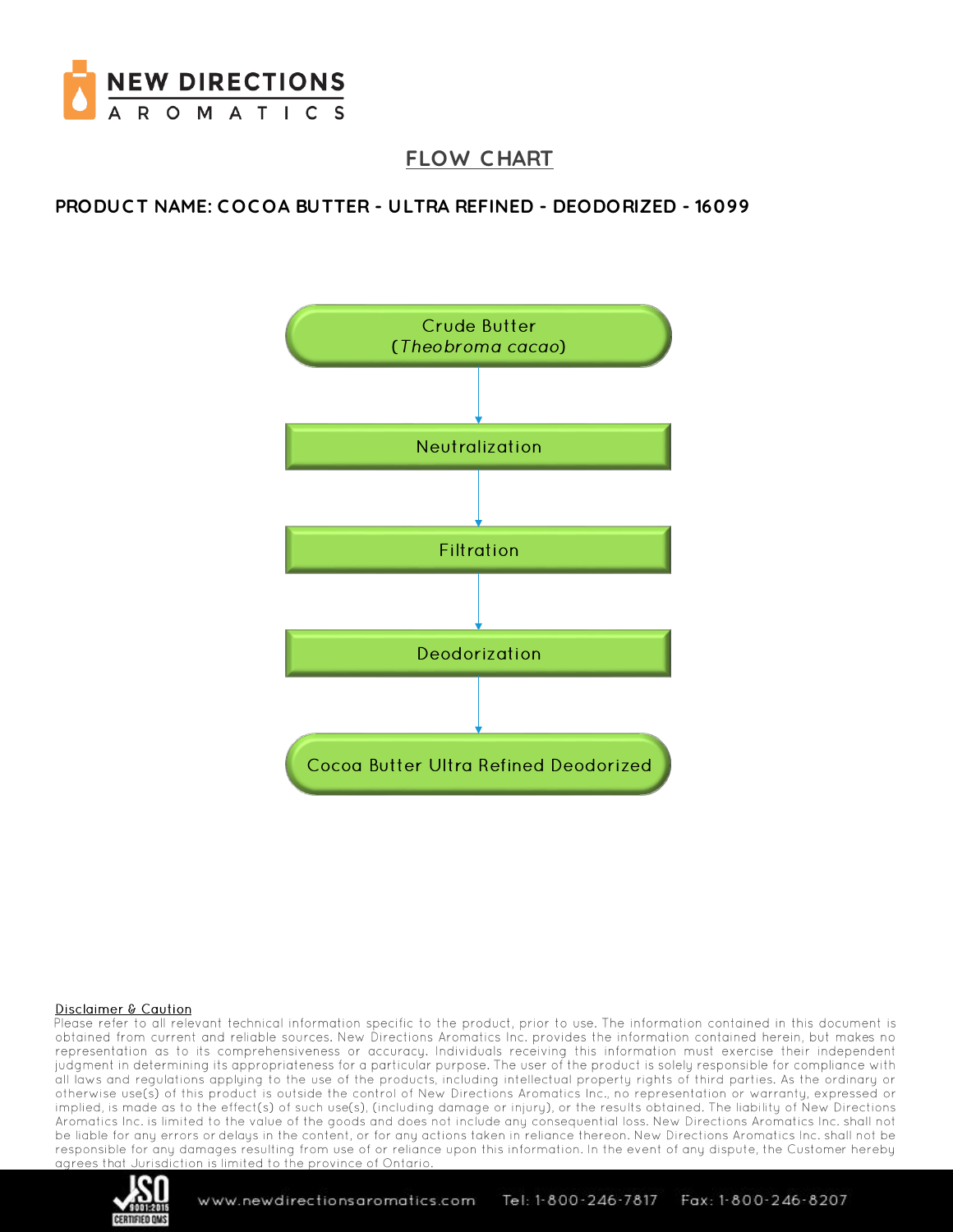

## **NON-IRRADIATION STATEMENT**

### **PRODUC T NAME: C OC OA BUTTER - ULTRA REFINED - DEODORIZED - 16099**

We hereby certify that, to the best of our knowledge, this product has not been irradiated and does not contain any ingredient that has gone through any irradiation.

#### Disclaimer & Caution

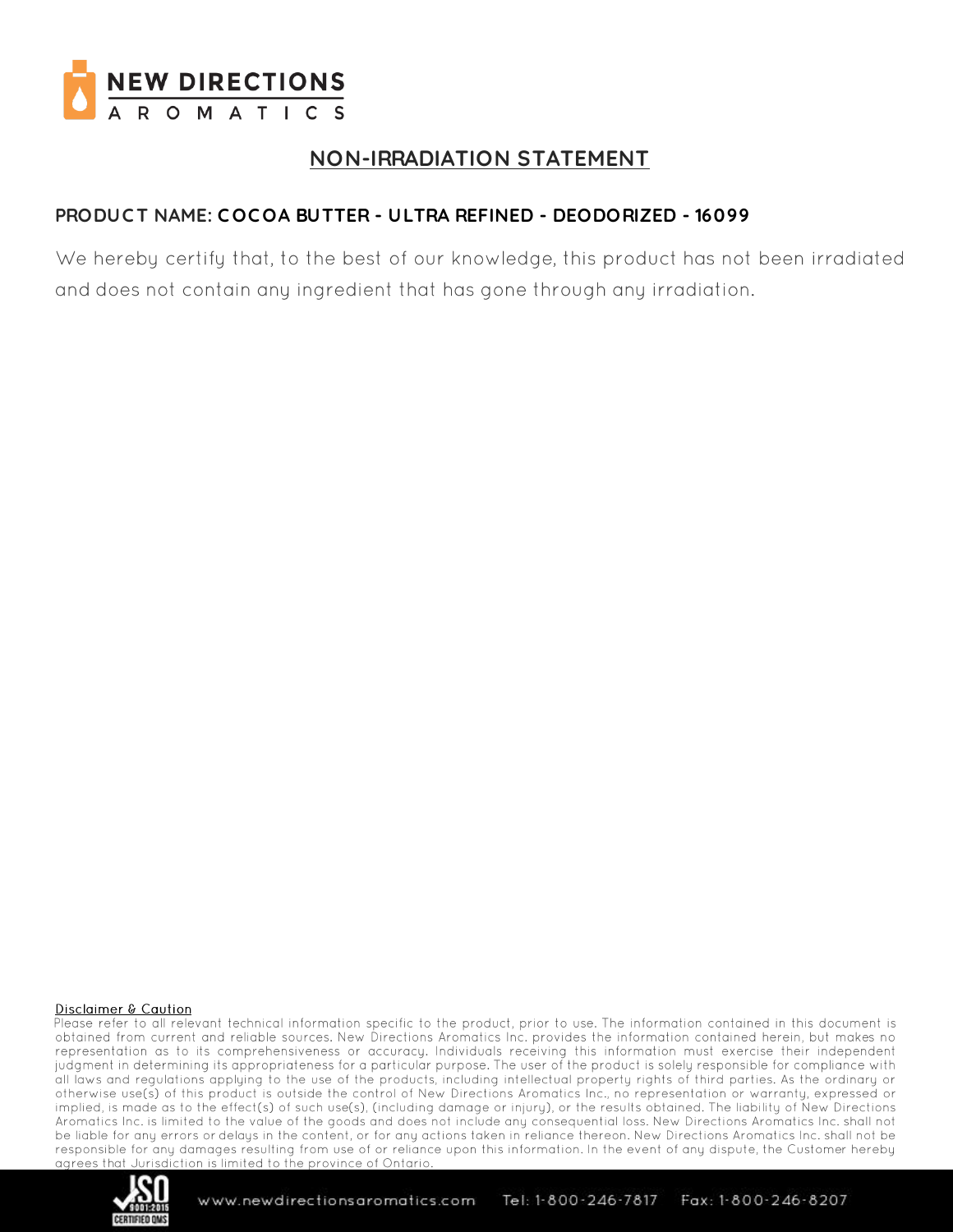

## **SEW ER SLUDGE STATEMENT**

### **PRODUC T NAME: C OC OA BUTTER - ULTRA REFINED - DEODORIZED - 16099**

We hereby certify that, to the best of our knowledge, this product is free from, and was not processed with, sewer sludge.

#### **Disclaimer & Caution**

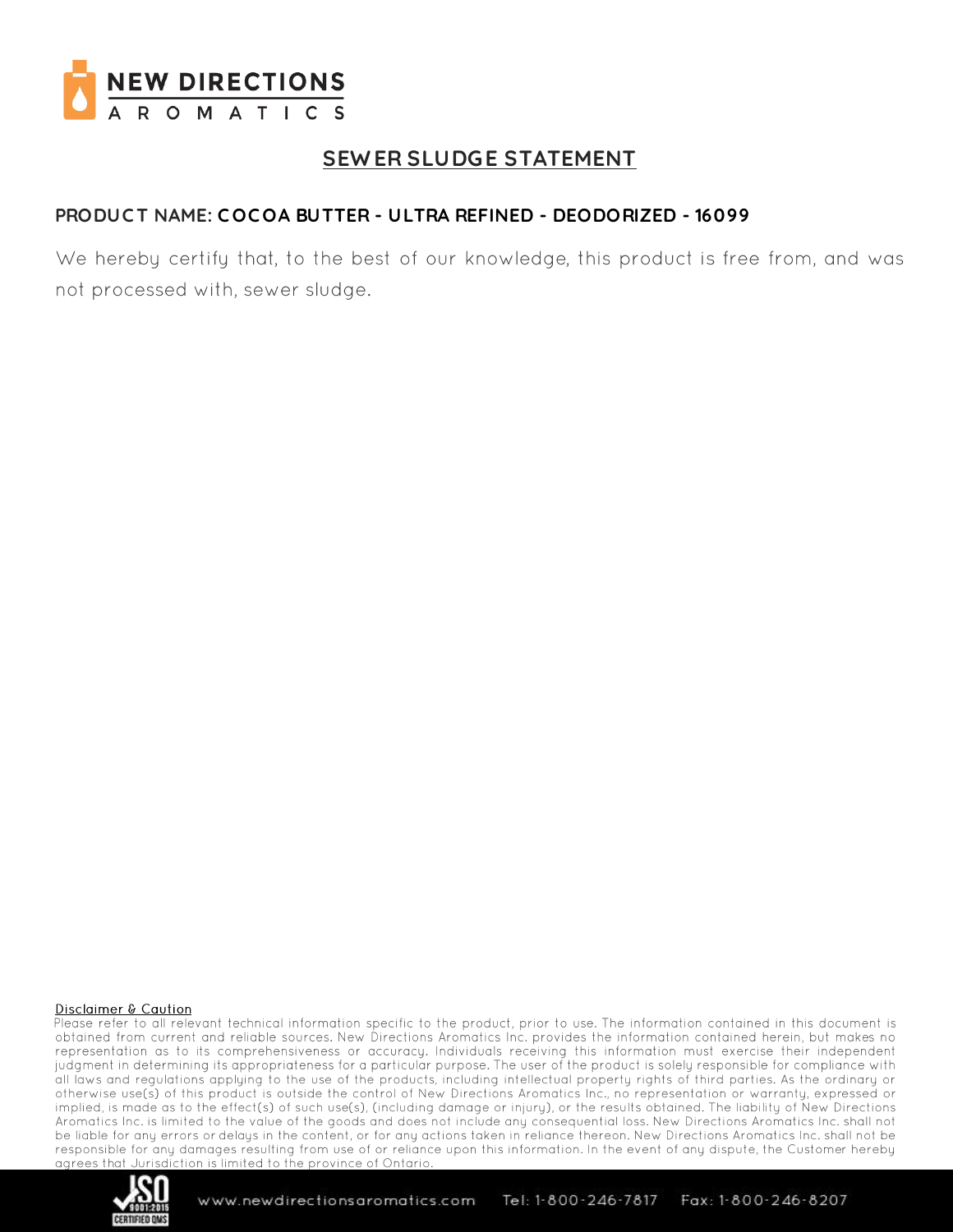

## **SOLVENT-FREE STATEMENT**

### **PRODUC T NAME: C OC OA BUTTER - ULTRA REFINED - DEODORIZED - 16099**

We hereby certify that, to the best of our knowledge, this product was not manufactured with solvents.

#### **Disclaimer & Caution**

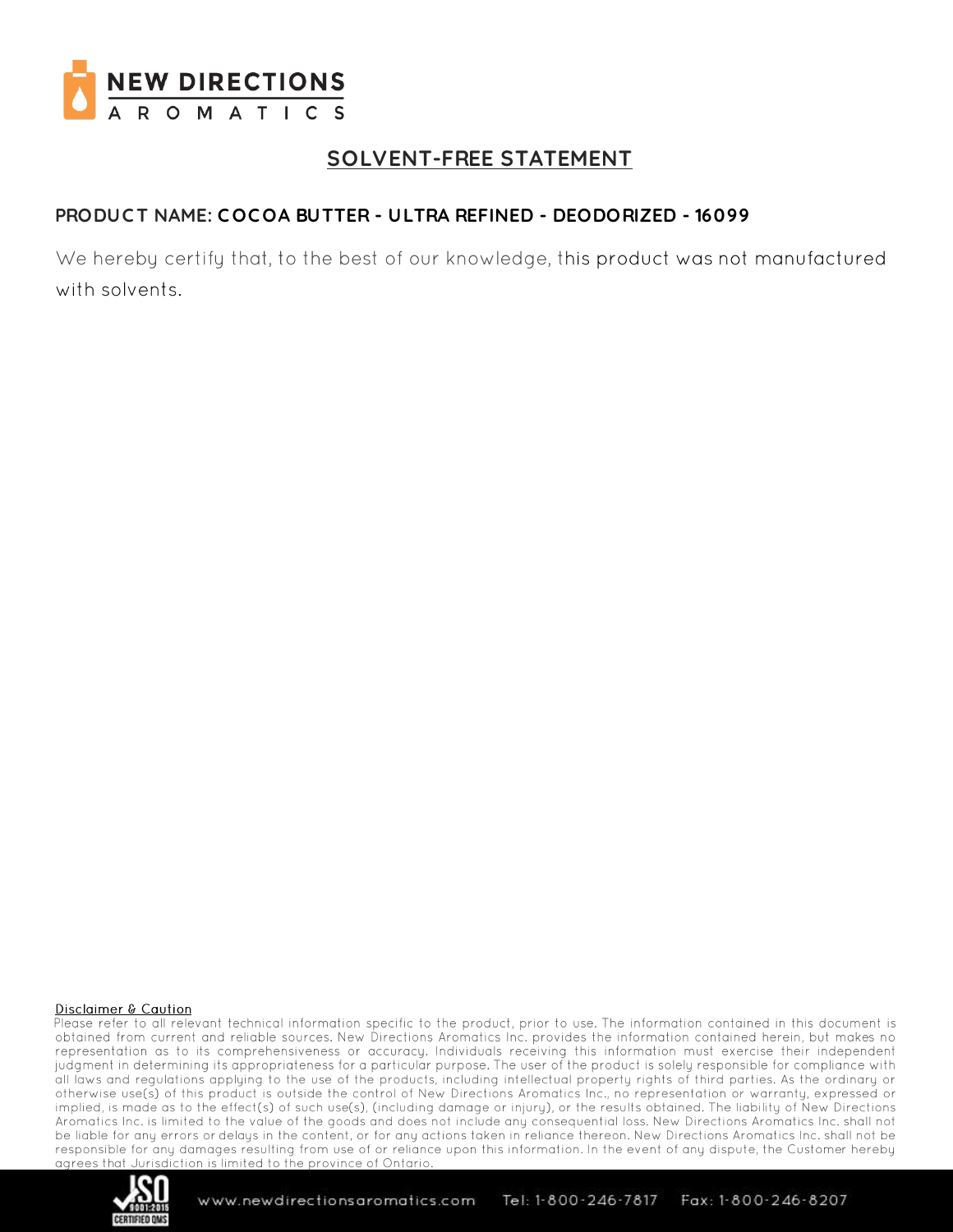

## **GMO STATEMENT**

### **PRODUC T NAME: C OC OA BUTTER - ULTRA REFINED - DEODORIZED - 16099**

We hereby certify that, to the best of our knowledge, this product was not produced by gene modification, nor derived from genetically modified organisms. This material does not contain DNA or protein from genetically modified organisms.

#### Disclaimer & Caution

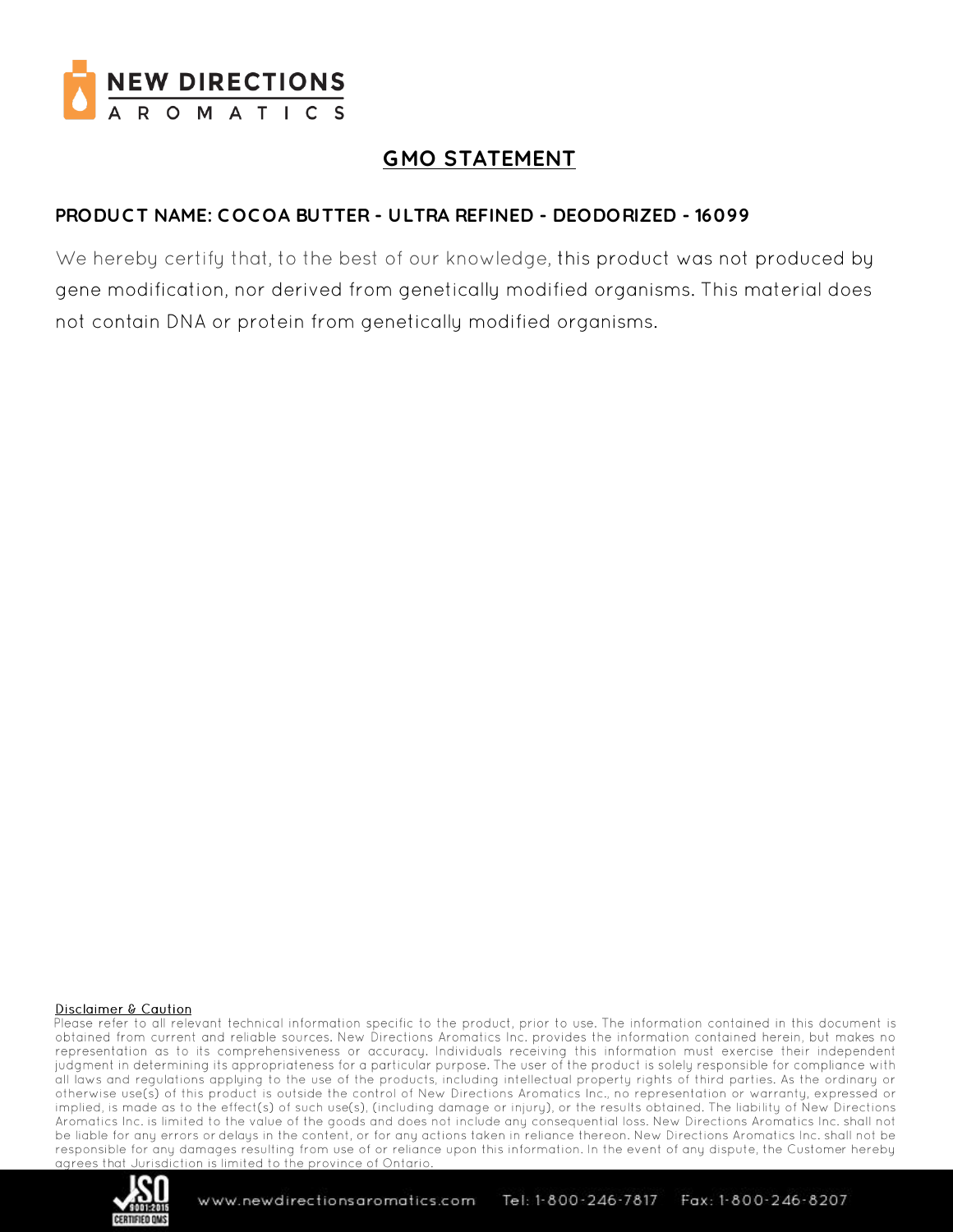

### **PARABEN AND PHTHALATE-FREE STATEMENT**

### **PRODUC T NAME: C OC OA BUTTER - ULTRA REFINED - DEODORIZED - 16099**

We hereby certify that, to the best of our knowledge, this product was not produced with parabens or phthalates, nor does it contain any.

#### Disclaimer & Caution

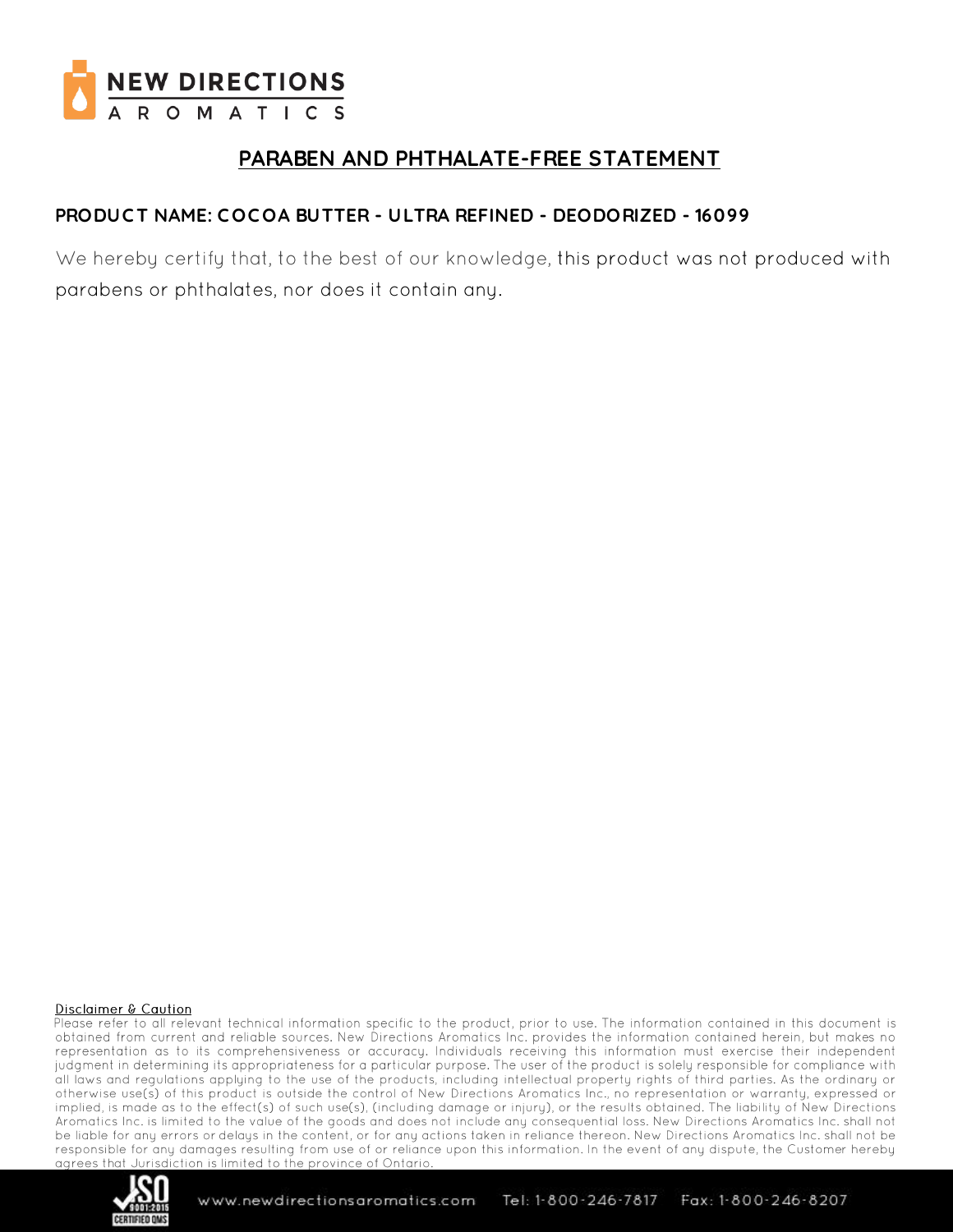

## **FOOD ALLERGEN INFORMATION**

### **PRODUC T NAME: C OC OA BUTTER - ULTRA REFINED - DEODORIZED - 16099**

| Component                                            | Present in the product |
|------------------------------------------------------|------------------------|
| Peanuts (and/or derivatives,) e.g., protein oil      | No                     |
| Tree Nuts (and/or derivatives)                       | No                     |
| Sesame and Other Seeds (and/or derivatives)          | No                     |
| Wheat and Other Cereals (and/or derivatives)         | No                     |
| Gluten                                               | No                     |
| Soybeans (and/or derivatives)                        | No                     |
| Dairy (including lactose) or Eggs                    | No                     |
| Fish or Shellfish (and/or derivatives)               | No                     |
| <b>Artificial or Natural Color Additives</b>         | No                     |
| Celery, Lupin or Mustard (and/or derivatives)        | No                     |
| Coconut or Corn (and/or derivatives)                 | No                     |
| Hydrolized Vegetable Protein, Monosodium Glutamate   | No                     |
| Sulphites (and derivatives) (added or $\geq$ 10 ppm) | No                     |

#### **Disclaimer & Caution**

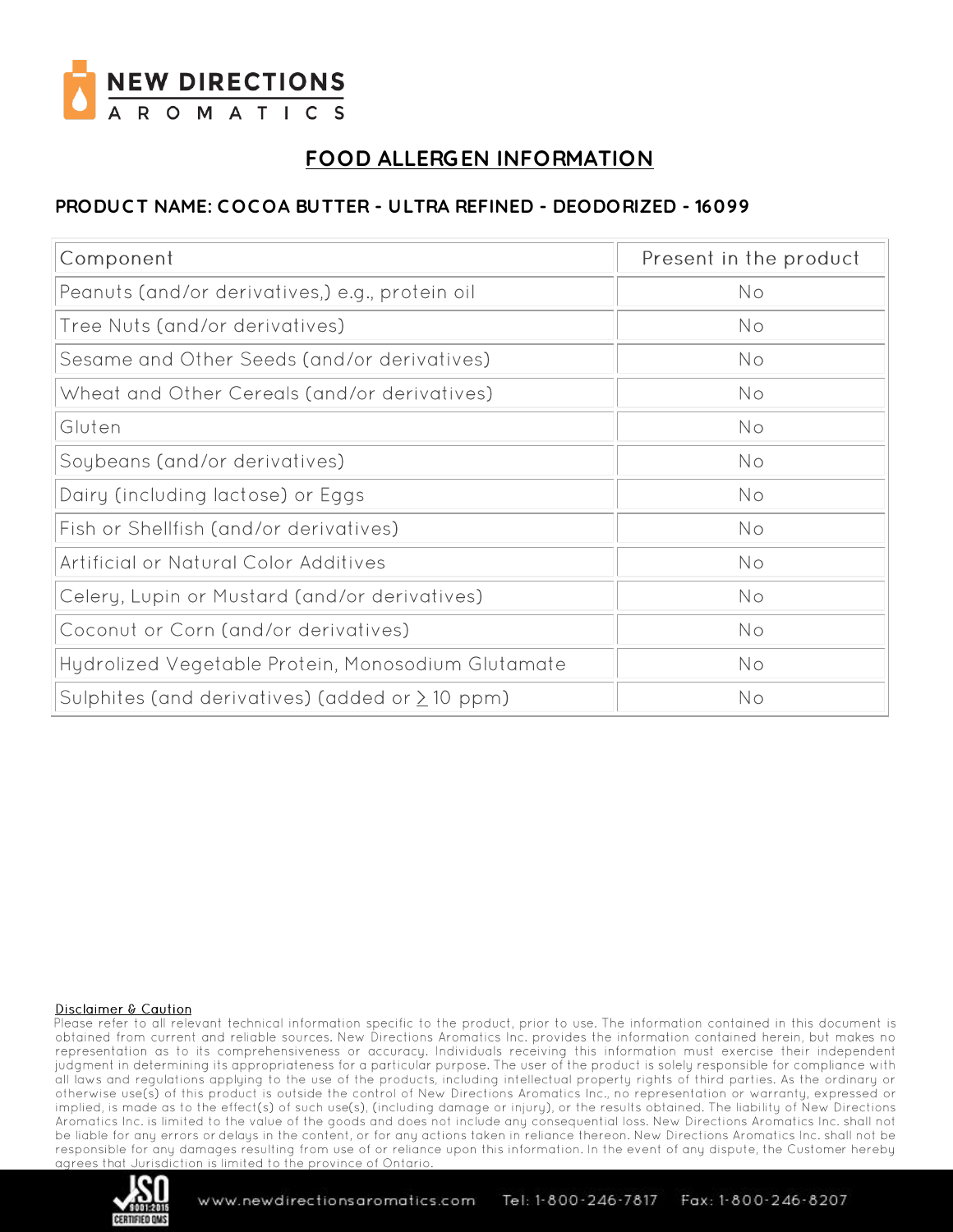

## **GLUTEN STATEMENT**

## **PRODUC T NAME: C OC OA BUTTER - ULTRA REFINED - DEODORIZED - 16099**

We hereby certify that, to the best of our knowledge, this product is gluten-free, nor was it manufactured with any ingredients containing gluten.

#### Disclaimer & Caution

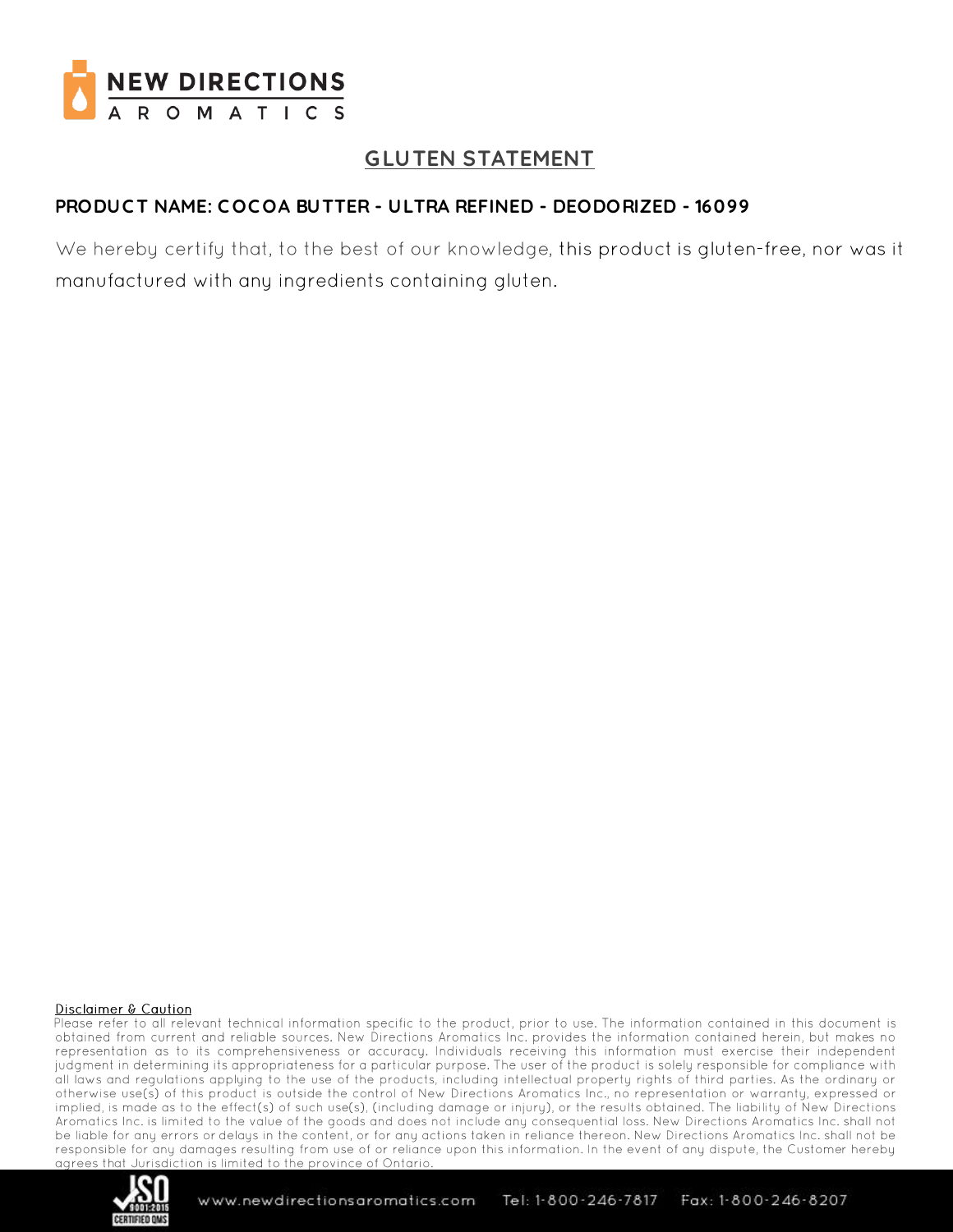

## **IFRA C OMPLIANCE STATEMENT**

## **PRODUC T NAME: C OC OA BUTTER - ULTRA REFINED - DEODORIZED - 16099**

Based on processing information and raw materials used, Fragrance Allergens listed in the EU Regulation 1223/2009 Annex III, NO 67-92 are not likely to be present.

#### Disclaimer & Caution

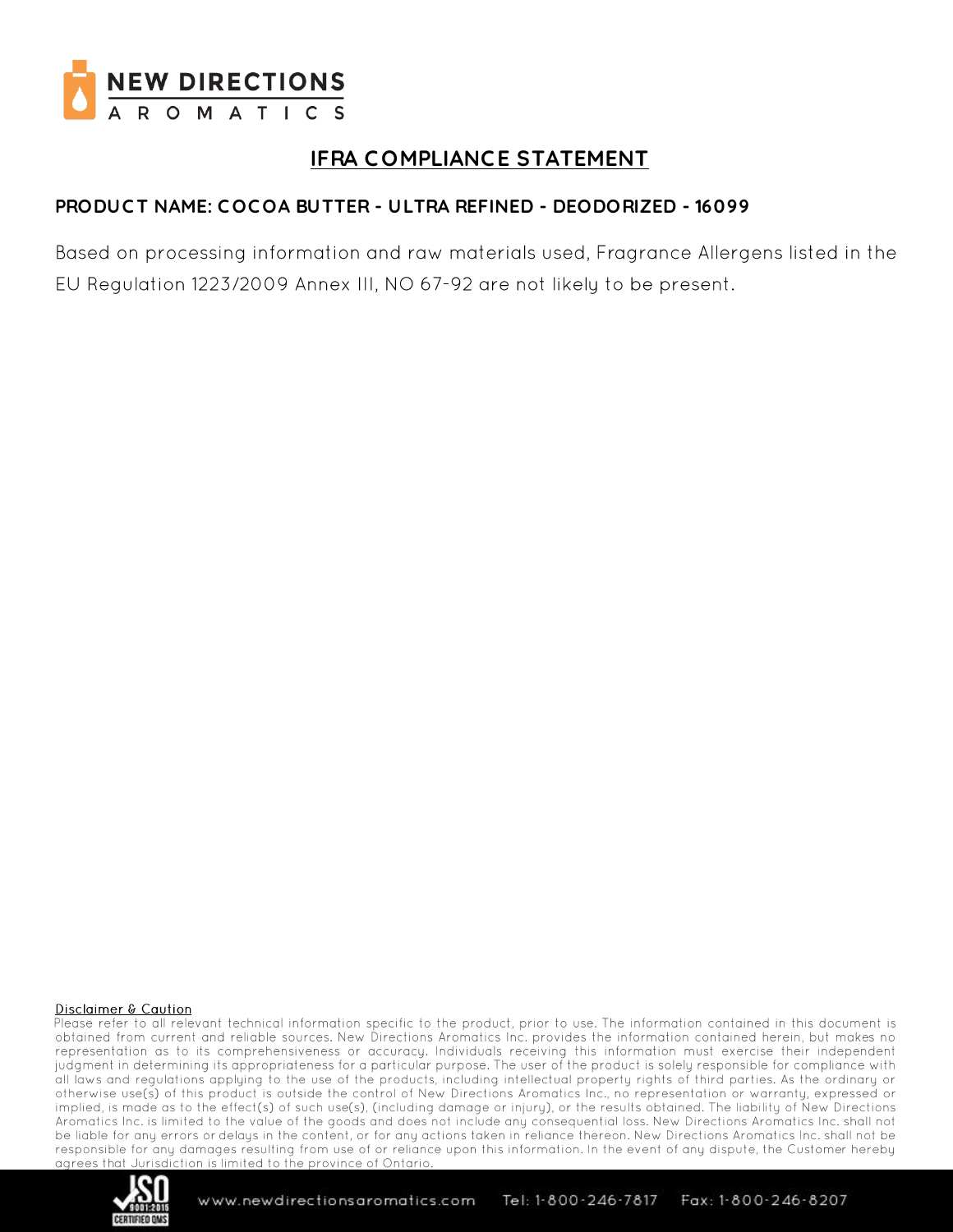

## **BSE-FREE STATEMENT**

## **PRODUC T NAME: C OC OA BUTTER - ULTRA REFINED - DEODORIZED - 16099**

We hereby certify that, to the best of our knowledge, this product does not contain any animal-derived ingredients and is therefore, free from Bovine Spongiform Encephalopathy  $(BSE)$ .

#### Disclaimer & Caution

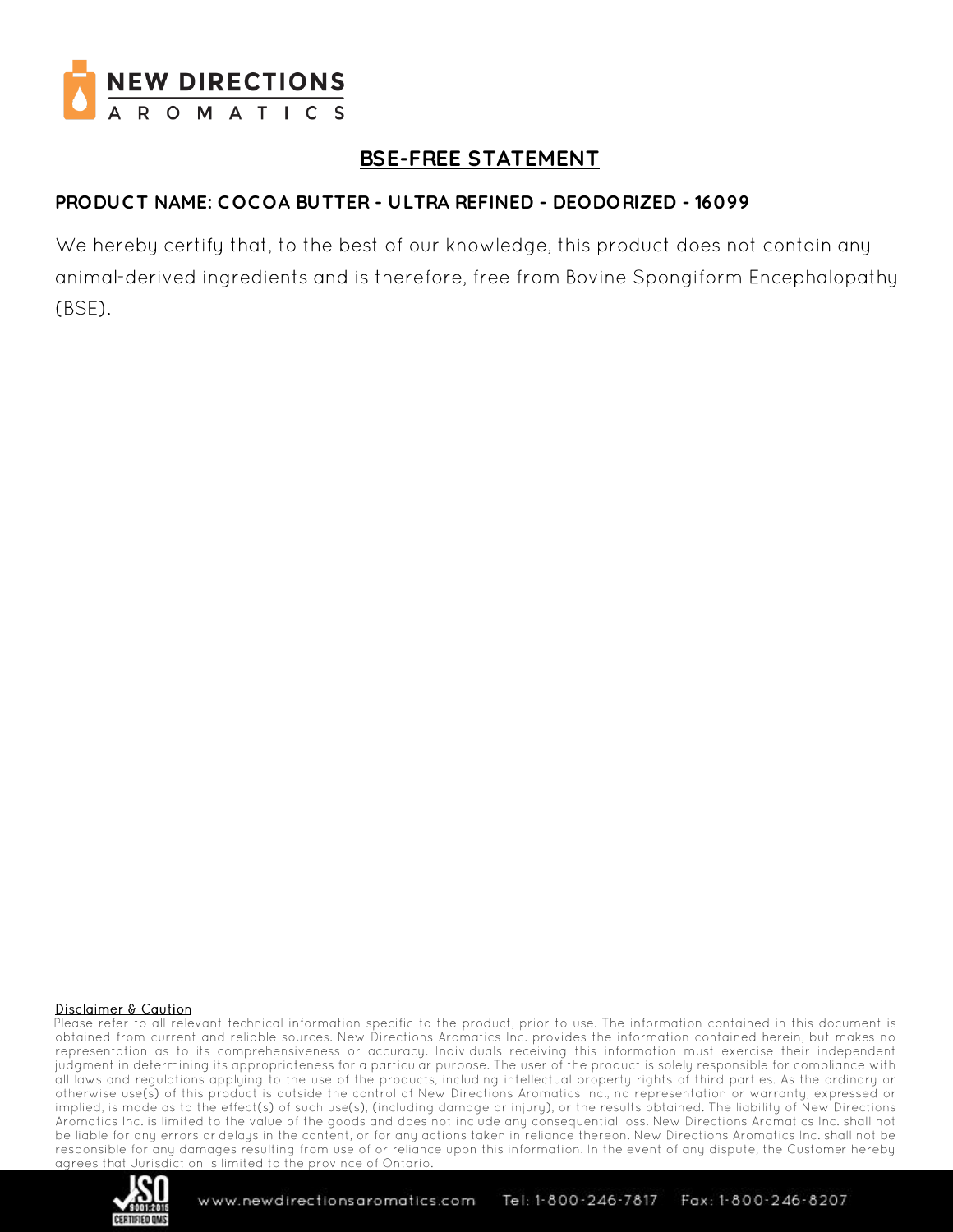

## **KOSHER STATEMENT**

### **PRODUC T NAME: C OC OA BUTTER - ULTRA REFINED - DEODORIZED - 16099**

We hereby confirm that this product has been certified to Kosher standards.

#### **Disclaimer & Caution**

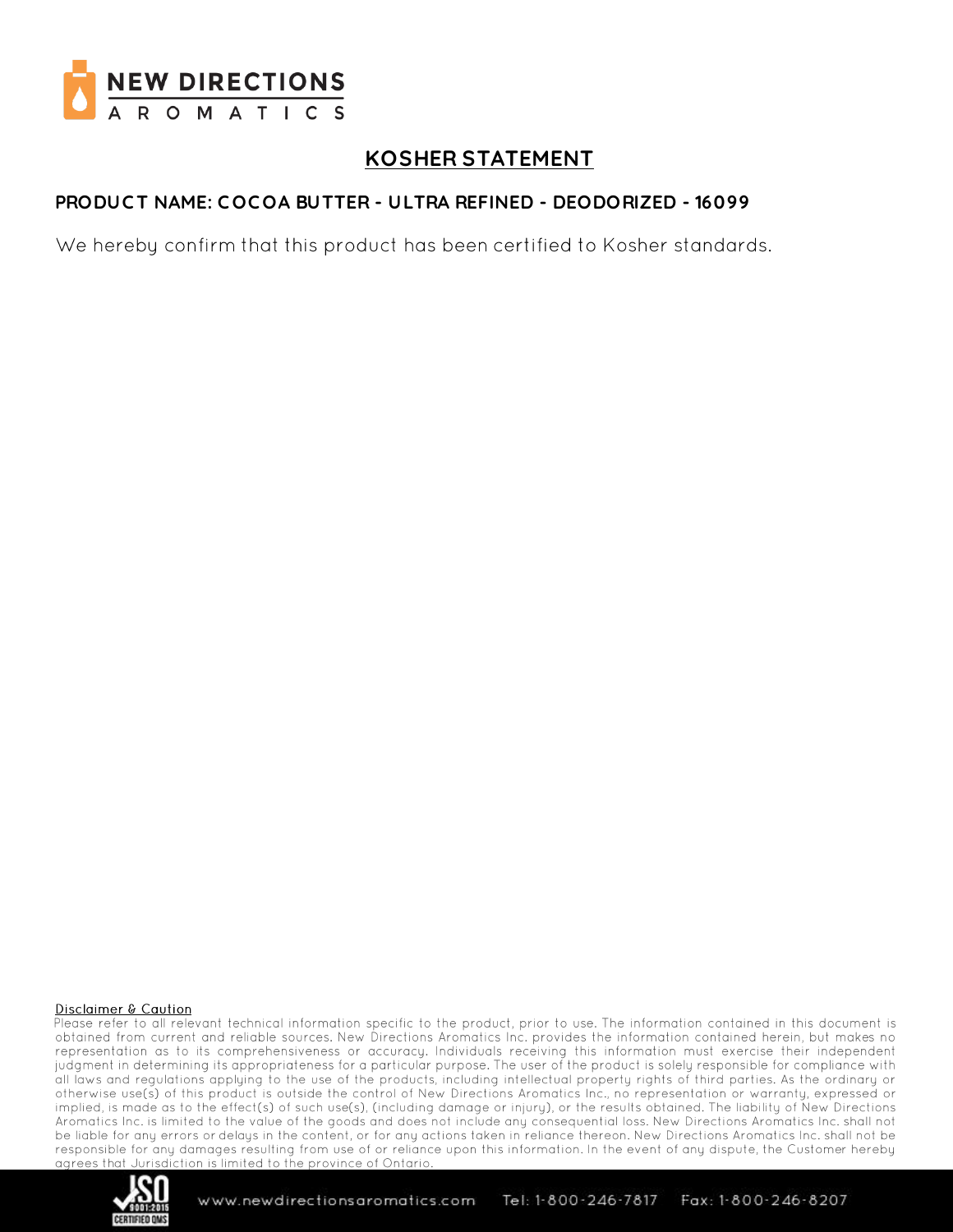

## **VEGAN STATEMENT**

## **PRODUC T NAME: C OC OA BUTTER - ULTRA REFINED - DEODORIZED - 16099**

We hereby confirm that this product has been certified to Vegan standards.

#### **Disclaimer & Caution**

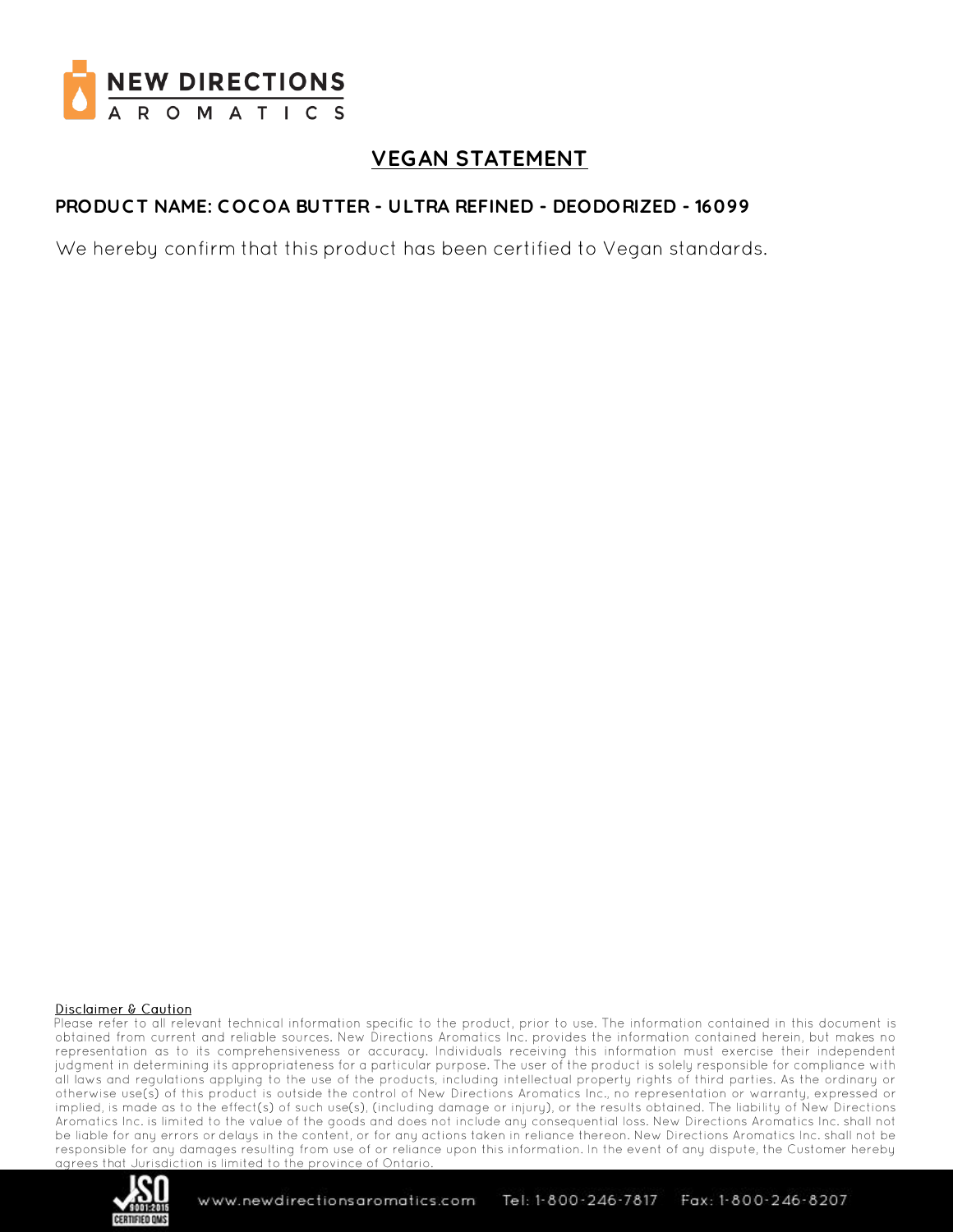

## **C RUELTY-FREE STATEMENT**

### **PRODUC T NAME: C OC OA BUTTER - ULTRA REFINED - DEODORIZED - 16099**

We hereby certify that, to the best of our knowledge, this product has not been tested on animals.

#### **Disclaimer & Caution**